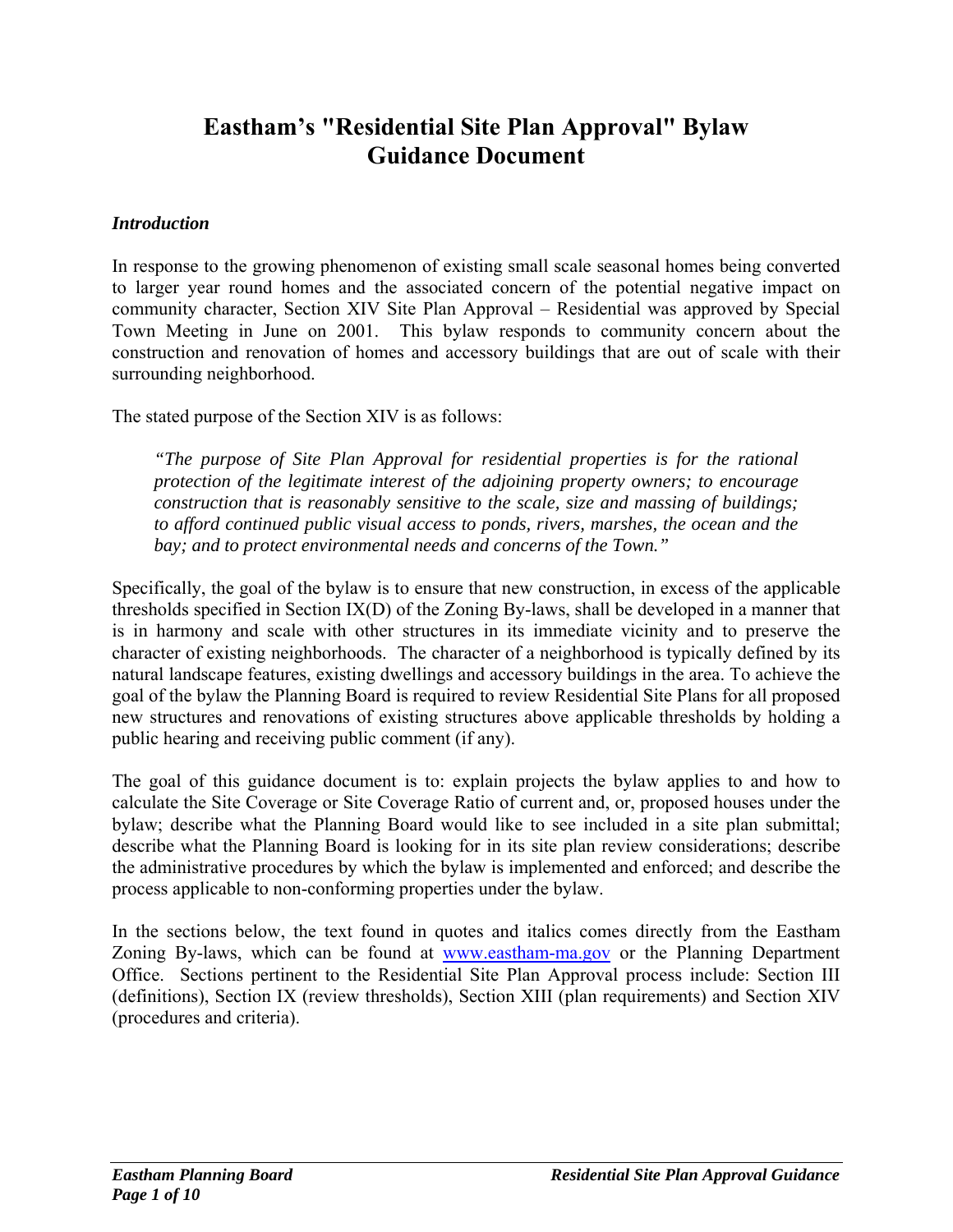### *Applicability/Review Thresholds*

When the review thresholds for residential development projects under Section IX(D) are met, the requirements of Section XIV – Site Plan Approval - Residential (hereinafter referred to as Residential Site Plan Approval) are applicable. The threshold parameters, Site Coverage and Site Coverage Ratio are defined in Section III of the Zoning By-laws as follows:

*SITE COVERAGE – The sum of the gross horizontal area of the floors of a dwelling including the square footage of any permanently roofed accessory structures such as sheds, garages, screen porches and covered decks but excluding unfinished attic areas, unfinished basement areas, and farmer's porches.* 

*SITE COVERAGE RATIO – The ratio of the total gross area of Site Coverage on one lot to the gross area of the lot.* 

The following exemptions apply from calculating a property's Site Coverage: "*unfinished attic areas, unfinished basement areas, and farmer's porches".* A farmer's porch is defined under Section III as a *"…covered deck which on the front elevation is no greater than 10 feet in depth and one-story high"*.

Residential Site Plan Approval under Section XIV of the Zoning By-law is required for any addition, expansion or construction on a residential lot that meets the requirements of Section IX(D) as follows:

- *1. Any lot under 20,000 square feet where a proposed addition or expansion of an existing dwelling exceeds 2.5% of the lot area and/or the site coverage ratio including the addition exceeds 15% and where the site coverage ratio for a new dwelling or the addition of an accessory building causes the site coverage ratio to exceed 15% of the lot area.*
- *2. Any lot containing 20,000 square feet or more, where the site coverage exceeds 3,000 square feet.*
- *3. Any lot containing 40,000 square feet or more with a deed restricted two-family dwelling proposed in accordance with Section IX, paragraph A., number 2 of this By-laws.*
- *4. Any proposed addition to or expansion of an existing dwelling or accessory structure in District F: Seashore District must submit an application to the Eastham Planning Board under Section XIV – Site Plan Approval – Residential, if the addition or expansion exceeds 200 square feet.*
- *5. Any project resulting in an increase of 200 square feet or less of site coverage, as defined in Section III of the Eastham Zoning Bylaw, shall be exempt from Site Plan Approval – Residential. No more than one (1) exemption shall be granted within a five (5) year period.*

Before property owners take the next step of filing a complete application with the Planning Board, they are urged to confirm their applicability under the By-law with the Building Inspector or Town Planner. The Planning Board has developed a Site Coverage Calculation Worksheet to assist in completing the calculation to determine applicability. If a project does exceed the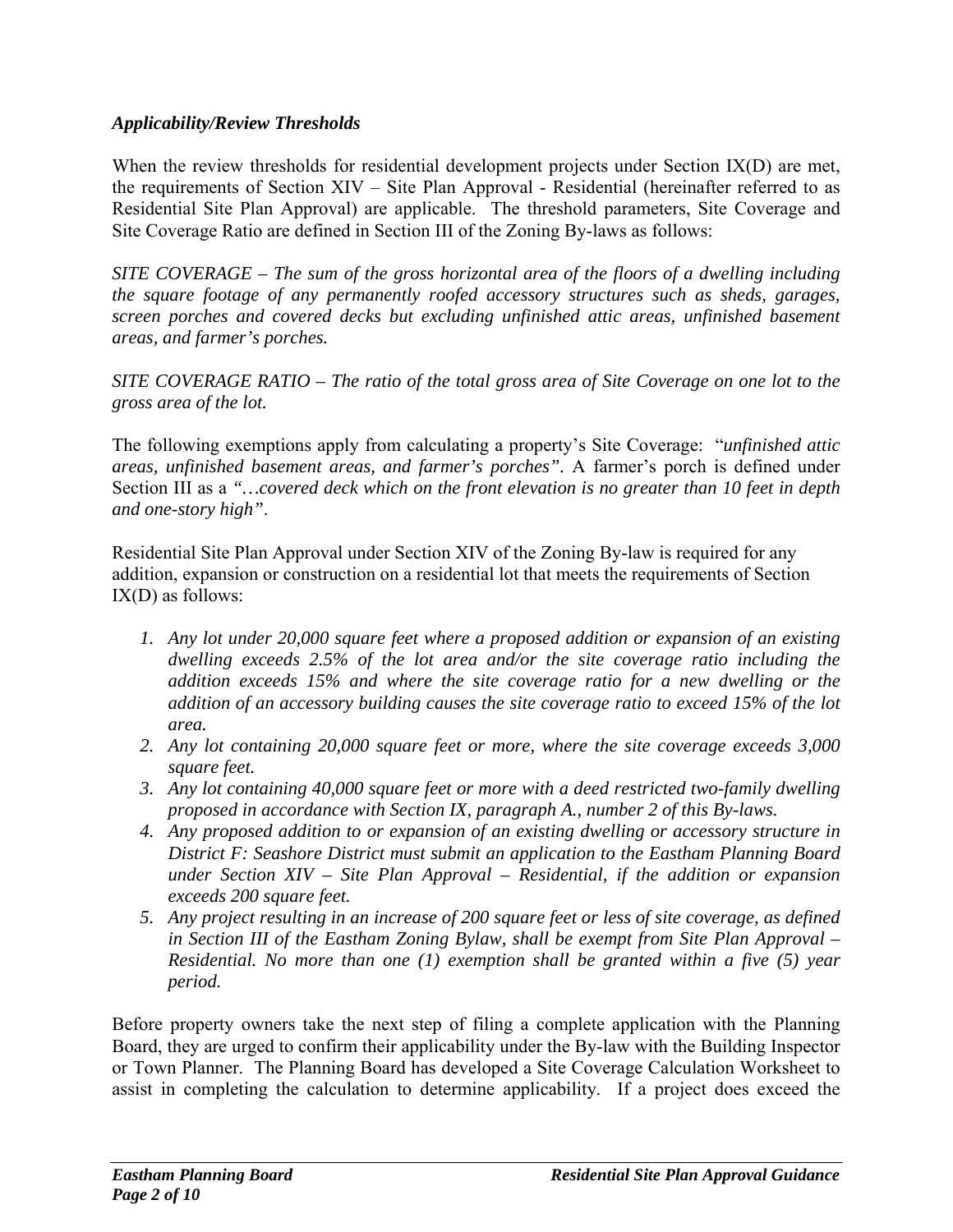Residential Site Plan Approval review thresholds, scheduling a preliminary meeting with the Planning Board is highly encouraged.

## *Preliminary Meeting*

To more efficiently implement Residential Site Plan Approval, the Planning Board highly encourages a preliminary meeting early in the design phase of a project prior to a formal public hearing. The objective of the preliminary meeting is for the applicant and the Board to work through the site plan considerations identified in Section XIV(E) of the Zoning By-laws. If successful, the preliminary meeting should expedite the approval process for the applicant and facilitate the fulfillment of the Planning Board's responsibilities under the bylaw.

Such pre-application review and any results or information obtained from it may not be appealed and shall not be binding on the applicant or any authority, commission, department, agency or other official having jurisdiction to review the proposed project.

Described below are two levels of site information the Planning Board encourages an applicant bring to the preliminary meeting. These materials are intended to provide Planning Board members with an understanding of the existing site and the proposed development activities. Please, do not expend time and resources preparing formal materials that may be unnecessary or need revision. At the time of the preliminary meeting, it is the Planning Board's desire to only have the site plan information referenced below available for discussion.

### Projects Not Involving New Foundation Work

For projects not requiring any new foundation work (e.g., dormer or renovation of an existing structure) the following materials are appropriate to bring to the preliminary meeting: sketches of elevations for the proposed dwelling, recent photographs of existing site conditions, view of site from the street, view of properties surrounding the site; and houses on the immediate abutting properties, across the street and one lot beyond on all sides. General ideas for landscape plan, including any contemplated clearing and grading are also help.

#### Projects Involving New Foundation Work

For projects requiring new foundation work, all the above materials and following site plan information is appropriate to bring to the preliminary meeting: Site plan with existing dwelling, proposed construction, all accessory structures, driveway; significant natural features.

#### Information Sources

Applicants can find information and scaled drawings from which they can put together a conceptual Residential Site Plan at: the Town's Building Department (plot plan, septic system plan), the Board of Assessors Office (assessors map), the Conservation Commission (wetland map) and personal papers (mortgage survey plan).

#### Scheduling a Meeting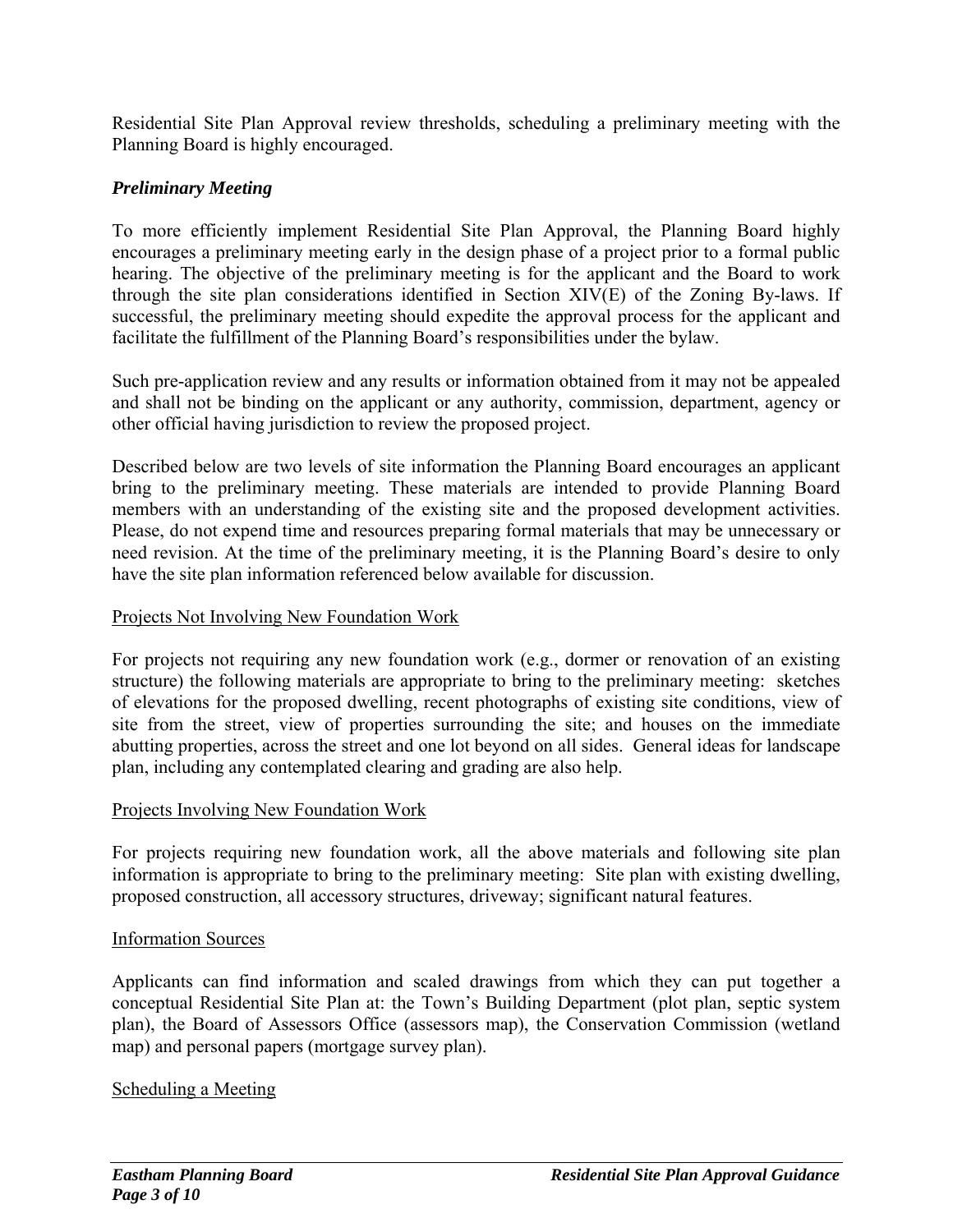The Planning Board meets the third Wednesday of every month, starting at 5:00 pm. Contact the Town Planner to get on a meeting agenda.

### *Site Plan Submittal*

After a preliminary meeting with the Planning Board and/or determination that a project needs Residential Site Plan Approval, Section XIV(C) of the Zoning By-laws establish the required site plan contents:

*"All site plans submitted under this section shall be in accordance with SECTION XIII (F) 1, 2 A-K of this by-law. The Planning Board shall have the right upon good cause to waive all or part of any of the above site plan content requirements."* 

The Section XIII (F) 1, 2 A-K site plan requirements are as follows:

- *1. All site plans shall be prepared by a Registered Professional Land Surveyor or Registered Professional Civil Engineer or both if required.*
- *2. All site plans shall be on standard 11" x 17" sheets, and each sheet shall be prepared at a defined scale suitable for the content of the topic covered on the sheet and shall include the following:* 
	- *a. The location and boundaries of the lot, adjacent street/ways and a list showing names and addresses of direct abutters and abutters to the abutters within 300 feet,*
	- *b. Existing and proposed topography showing 2 foot contours showing "benchmark" used and significant land features, natural and man made, including, but not limited to, the location of wetlands, streams, bodies of water, drainage swales and areas subject to flooding,*
	- *c. Existing and proposed structures, including dimensions and all elevations,*
	- *d. The existing and proposed location of loading areas, driveways, walkways, access and egress points, and the location and number of parking spaces.*
	- *e. The location and description of all proposed on site wells, water supply systems, storm drainage systems, utilities, sites for enclosed refuse containers and location and capacity of septic systems,*
	- *f. Proposed landscape plan showing the location and description of screening, fencing, plantings, significant trees and finished grade contours,*
	- *g. The location and description of existing signs (a photograph will do) and the location and a sketch of proposed signs,*
	- *h. The location and description of existing and proposed open space or recreation areas,*
	- *i. A lighting plan showing existing and proposed exterior lighting, including building and ground lighting.*
	- *j. A plan for the control of erosion if applicable, and*
	- *k. A traffic study if required by the Planning Board.*

Before submission of a site plan review application, a building permit application must be filed with the Building Inspector to issue a Denial Letter indicating Residential Site Plan approval is required prior to issuance of a building permit for the project. After being deemed complete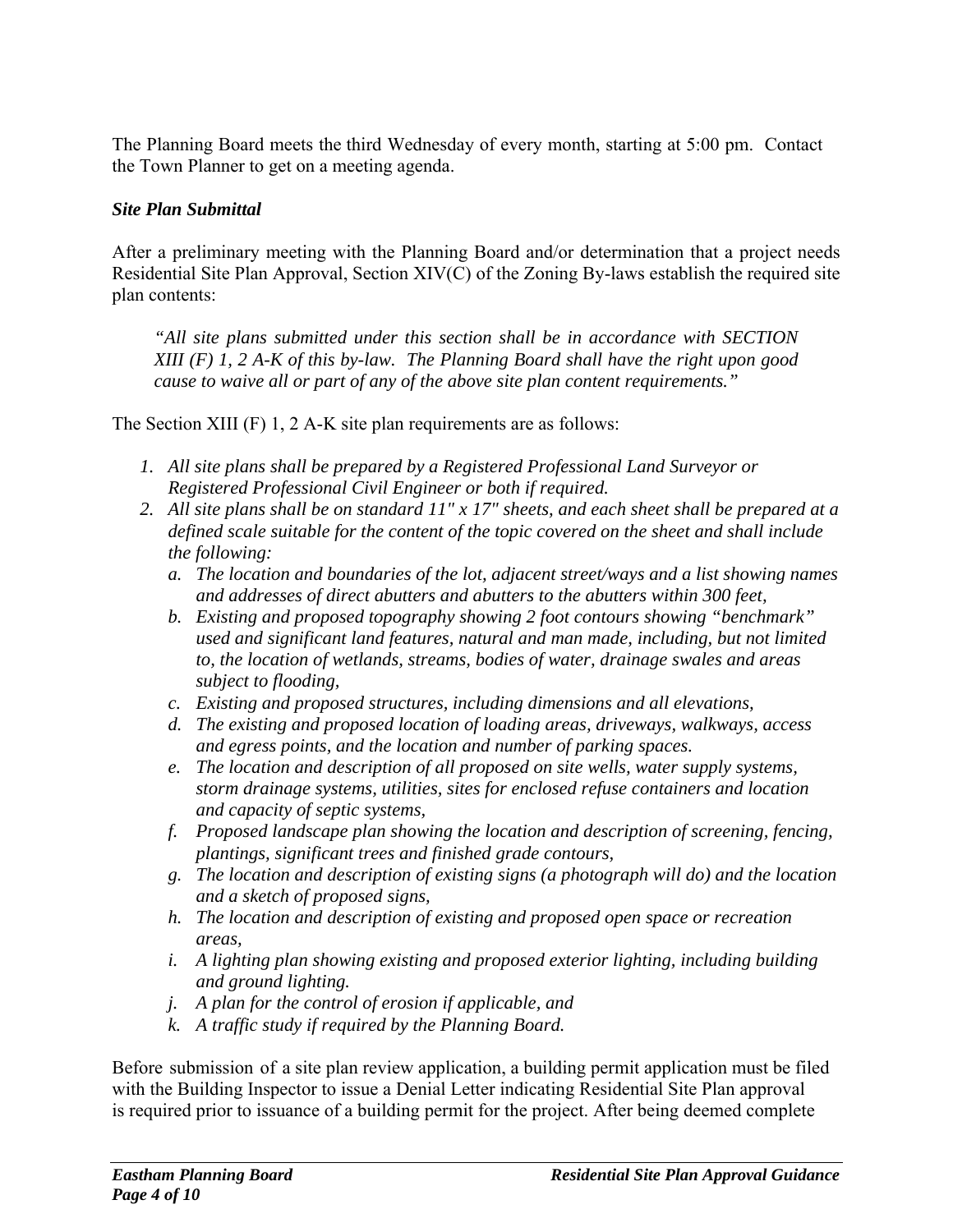with denial, the site plan review application package is submitted to the Town Planner for a completeness review.

At the hearing The Planning Board may, in its discretion, waive any portions of the submission requirements and/or request additional information necessary to render a decision.

As important as the Residential Site Plan Approval and public review process is, of equal importance is that neighbors talk to each other about their plans. While not a requirement, the Planning Board strongly encourages neighborly communication and will inquire during the review process whether such conversations have occurred.

# *Site Plan Considerations*

The Eastham Zoning By-laws requires that the Planning Board take into account the six (6) Standards and Criteria established in Section XIV(E) of the Zoning By-laws when reviewing projects requiring Residential Site Plan Approval. Section XIV(E) states *"The Planning Board shall approve a site plan in the form submitted or with such reasonable conditions relating to the standards and criteria delineated…"*.

The Standards and Criteria are as follows:

Preservation of Landscape: *"The landscape shall be preserved in its natural state insofar as practical. The Board shall encourage the applicant to avoid grade changes and the removal of native vegetation and soil."* Section XIV(E)(1)

**Design Goal:** Promote thoughtful clearing of the land's vegetation and changing of its natural topography. A successful proposal in this regard will consider a property's existing plants and physical features.

Relation to Neighborhood: *"The proposed development shall relate harmoniously to the terrain and to the use, scale and proportions of existing and proposed buildings in the neighborhood."* Section  $XIV(E)(2)$ 

**Design Goal:** Promote the consideration of scale and proportion of new construction or redevelopment, relative to its surrounding natural and built environment. A successful proposal in this respect would use creative siting and architectural techniques to retain both a neighborhood sense of scale and proportion, as well as a sense of scale and proportion with the site itself.

Character and Materials: "*Proposed development shall be in harmony with the prevailing character height and scale of other buildings in the neighborhood and the Town through the use of appropriate scale, massing building materials, screening, lighting and other architectural techniques."* Section XIV(E)(3)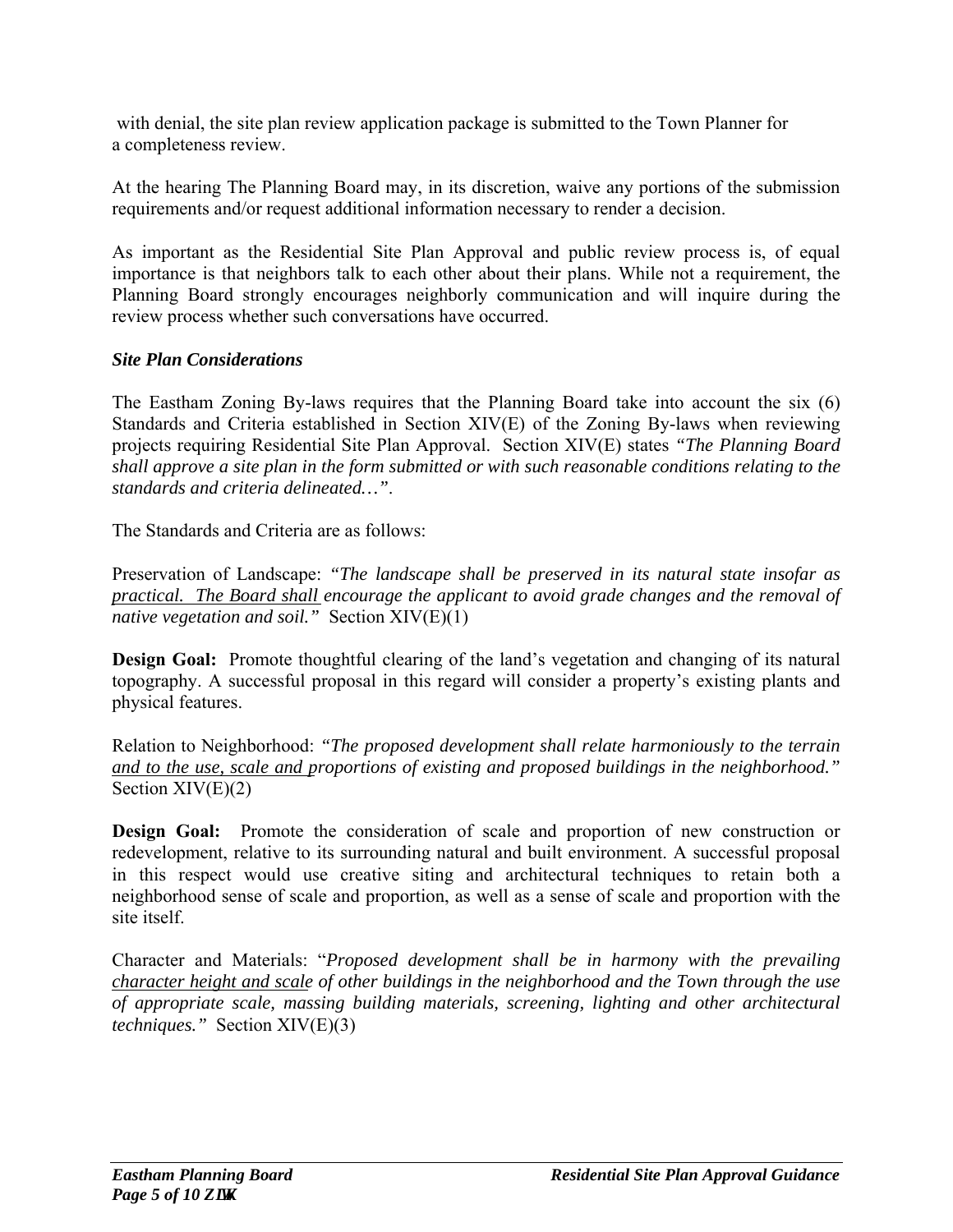**Design Goal:** Encourage consideration of creative architectural, landscaping and exterior lighting techniques which achieve harmony with surrounding properties and at the same time, provide visual interest. In regard to exterior lighting techniques, it is also a goal of the Planning Board under this section to minimize "light pollution" through the use of shrouded fixtures and ground lights.

Special Features: *"Proposed building sites shall avoid impact on steep slopes, flood plains, hilltops, dunes, scenic views and wetlands."* Section XIV(E)(4)

**Design Goal:** Consideration of site specific and neighborhood special features in project design as Eastham's natural character is defined by its areas of unique physical features and sensitive habitats resulting in aesthetically pleasing landscapes and views.

Water Quality: "*The protection of unique or significant environmental resources including protection and maintenance of groundwater quality and recharge volume and the water quality of coastal and fresh surface water bodies."* Section XIV(E)(5)

**Design Goal:** Encourage development that promotes the protection and maintenance of groundwater quality and recharge volume as Eastham residents are solely dependent upon individual drinking wells and septic systems. Additionally, the preservation of water quality of the Town's surface water bodies is essential for maintaining wildlife habitat, recreational opportunities, tourism economy and overall quality of life.

Circulation: *"The site plan shall maximize the convenience and safety of vehicular and pedestrian movement within the site and in relationship to adjacent ways."* Section XIV(E)(6)

**Design Goal:** The goal of this section is to promote thoughtful siting and construction of driveways onto ways which will result in the preservation of a site's natural screening materials (trees, bushes and shrubs) and terrain. A successful site plan in this regard would use creative siting, construction and landscaping techniques and materials to preserve as much of a site's natural features as possible. The Planning Board does not encourage multiple curb cuts to residential lots.

### *Design Techniques*

Creative techniques that can help meet the intent of the by-law include:

Site/Landscape Design

- Where possible, save existing trees; avoid clear cutting and extensive "limbing".
- Avoid siting on the highest part of the property.
- Orient the short dimension of the structure toward the street.
- Orient garage doors away from the street.
- Avoid straight entrance driveways.
- Use evergreen buffers.
- Use native plant materials.
- Consider existing public visual access to ponds, rivers, marshes, the ocean and the bay.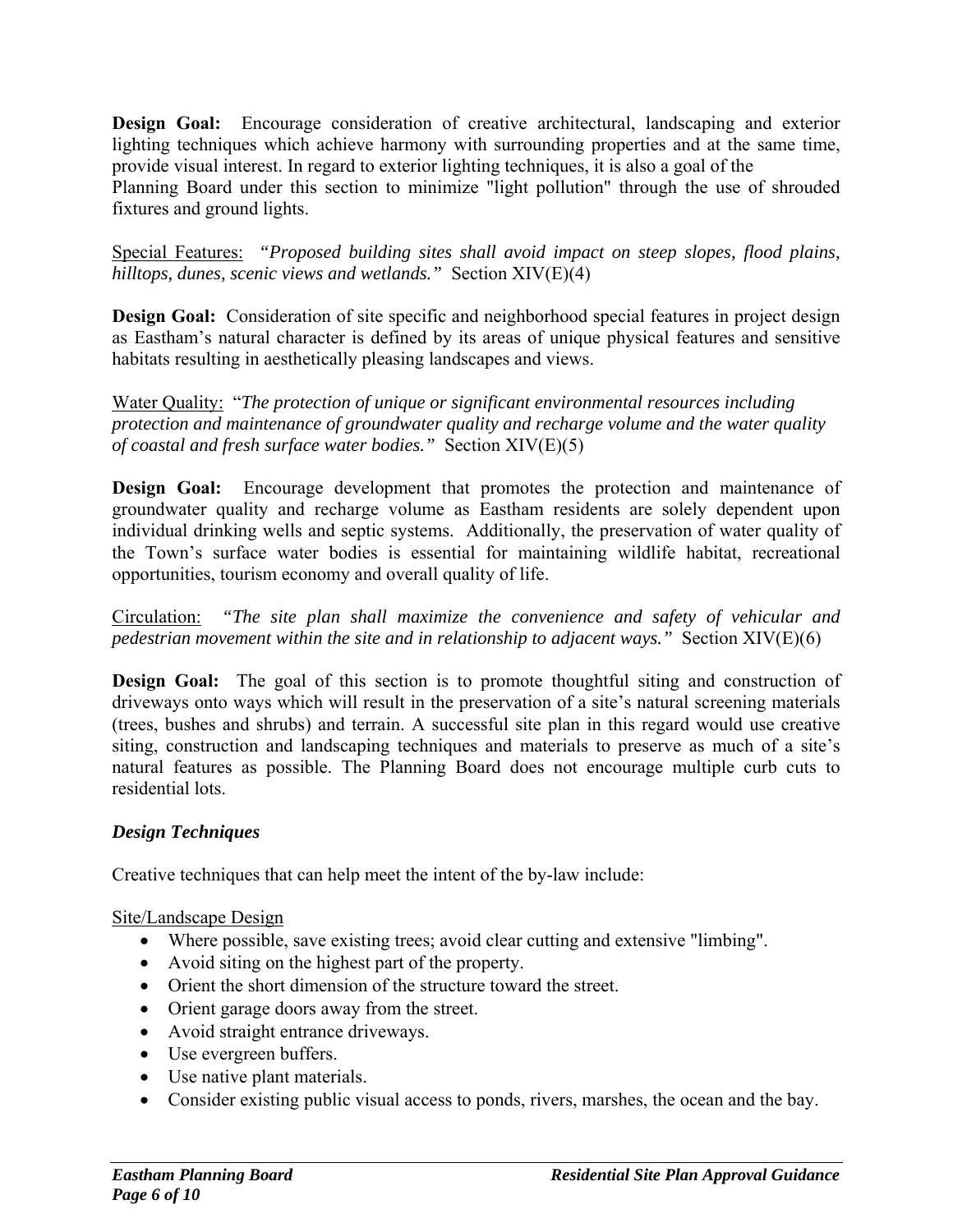### Architectural Design

- Use one story instead of two or more.
- Set back the upper floor, thereby lowering the roof eave line.
- Use dormers.
- Use large overhangs and porches to create shadows that help reduce the building scale.
- Reduce building bulk by introducing smaller scale elements and forms.
- Use interconnected building elements to appear smaller than a single mass of the same volume.
- Build a free-standing garage.
- Use shielded or low shrouded exterior light fixtures to minimize glare. Avoid flood lighting.

#### Construction/Building Materials

- Use materials consistent with those found in the neighborhood.
- Use earth tone colors.
- Use dark, heavily textured pitched roof materials.
- Use pervious materials instead of pavement for driveways.

### *Administrative Procedures*

### **Application**

The Planning Board requires applicants to provide ten (10) copies of a completed application and supporting documentation no later than the filing deadline posted to be placed on the appropriate agenda (please refer to the schedule posted in the Planning Department). The lead time is required to process the application and circulate to Town departments for comments. These submittal documents are also for the abutters and interested individuals to review at their convenience prior to the public hearing. Failure to provide required documents is a basis for the Planning Board to continue a public hearing.

### Public Hearing

In accordance with Section XIV, a minimum of two weeks before the hearing, the Planning Board will run a public notice in the newspaper (typically the *Cape Codder*). The Applicant is also responsible for the costs of a certified abutter list and mailing (certified/return receipt requested). Complete abutter notification needs to occur a minimum of seven (7) day priors to the scheduled hearing. The seven (7) days is calculated from the date of mailing. Failure to properly notify abutters will require meeting postponement for one (1) month to ensure proper notification. The Planning Board has the authority to require any additional materials or information it deems necessary to effectively implement the bylaw.

At the hearing the Applicant or their representative shall make a presentation to the Planning Board describing the request. The Planning Board may ask questions of the Applicant on the proposal. The Chairman will ask for public comments from the hearing audience. The Planning Board will close the public hearing and make a motion for one of the following actions: approve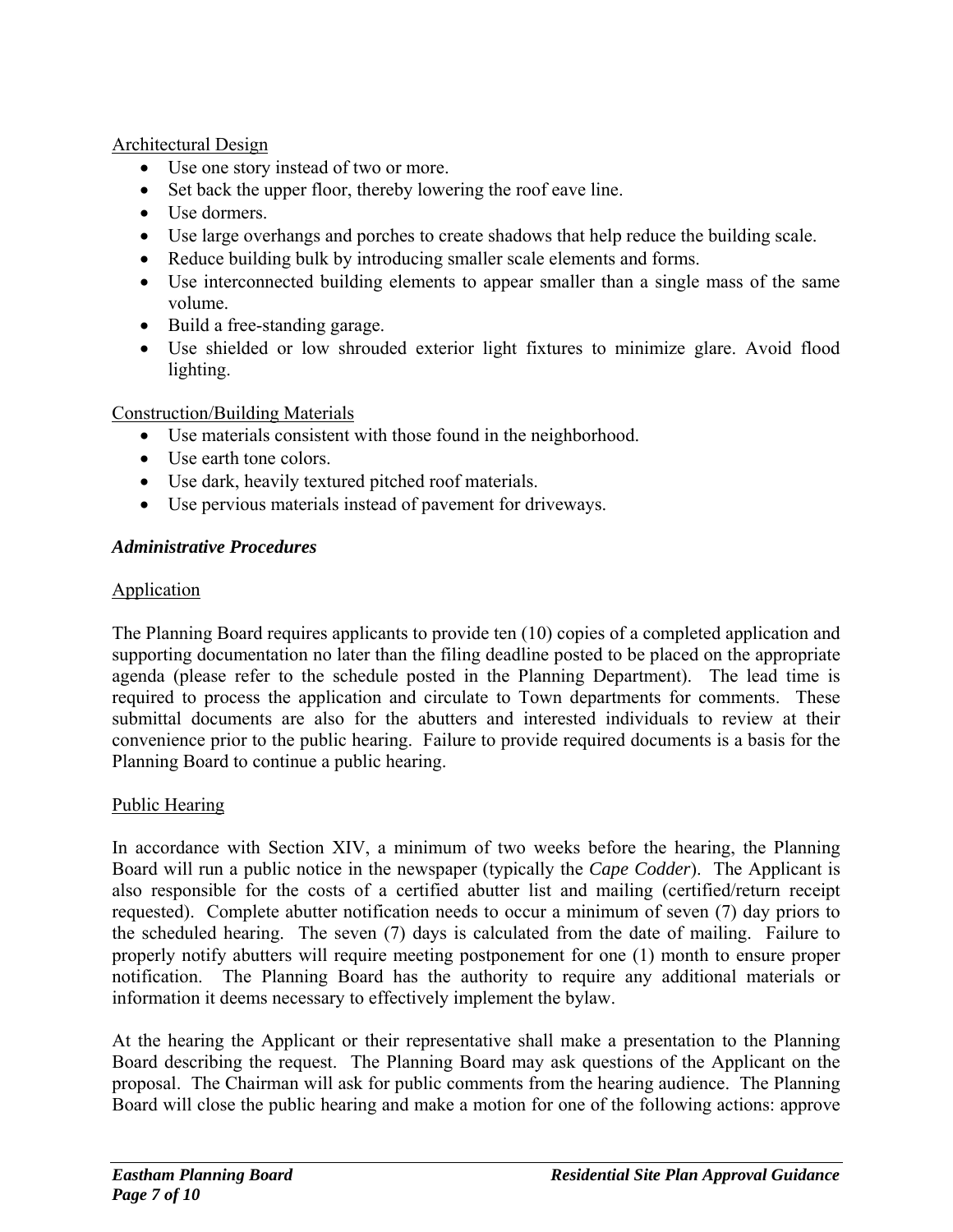the site plan as submitted; approve the site plan as submitted with conditions; or disapprove the site plan.

## Final Action

Upon final action on the site plan, the Planning Board needs to files a record of its Decision with the Town Clerk and Building Inspector within fourteen (14) days. Subsequent to the filing with the Town Clerk a ten (10) day appeal period commences. If an appeal is filed, it needs to be filed with the Zoning Board of Appeals in accordance with Section XIV(G). After clearance of all appeal periods, approved site plans become part of the public record and the Building Inspector issues a building permit to the property owner. Compliance with the approved site plan will be determined by the Building Inspector, prior to issuing the property's Certificate of Occupancy.

# *Non-Conforming Properties Subject to the Bylaw*

Owners proposing projects to alter pre-existing non-conforming structures which also exceed Site Plan Review Residential thresholds are required to obtain both Residential Site Plan Approval from the Planning Board (Section XIV) and a Special Permit from the Zoning Board of Appeals (Section VI) relative to the non-conforming nature of their property. Both the Planning Board's and Zoning Board of Appeals' approval processes require a public hearing, which are held separately. The Planning Board and Zoning Board of Appeals recommend that property owners, who fall into this category, obtain a Special Permit from the Zoning Board of Appeals to determine if they can alter their pre-existing non-conforming structures prior to seeking Residential Site Plan Approval from the Planning Board.

### *Other Town Approvals*

Applicants should obtain other related land development approvals including but not limited to: Board of Health, Conservation Commission and/or Historical Commission. Due to the complexities in developing and redeveloping properties, it is important to understand site planning ramifications of any necessary approvals for the proposed project from and early coordination is highly recommended for a smoother review process.

# *Site Coverage / Site Coverage Ratio Calculation Examples*

Example 1 – Addition to Existing Dwelling - Lot Less than 20,000 Square Feet

12,000 square foot lot with an existing dwelling.

# *Existing Site Coverage Calculation:*

- Basement  $= 500$  square feet (walkout with area devoted to residential use)
- First Floor  $= 1000$  square feet of living area

Existing Site Coverage = 1,500 square feet (includes basement area devoted to residential use)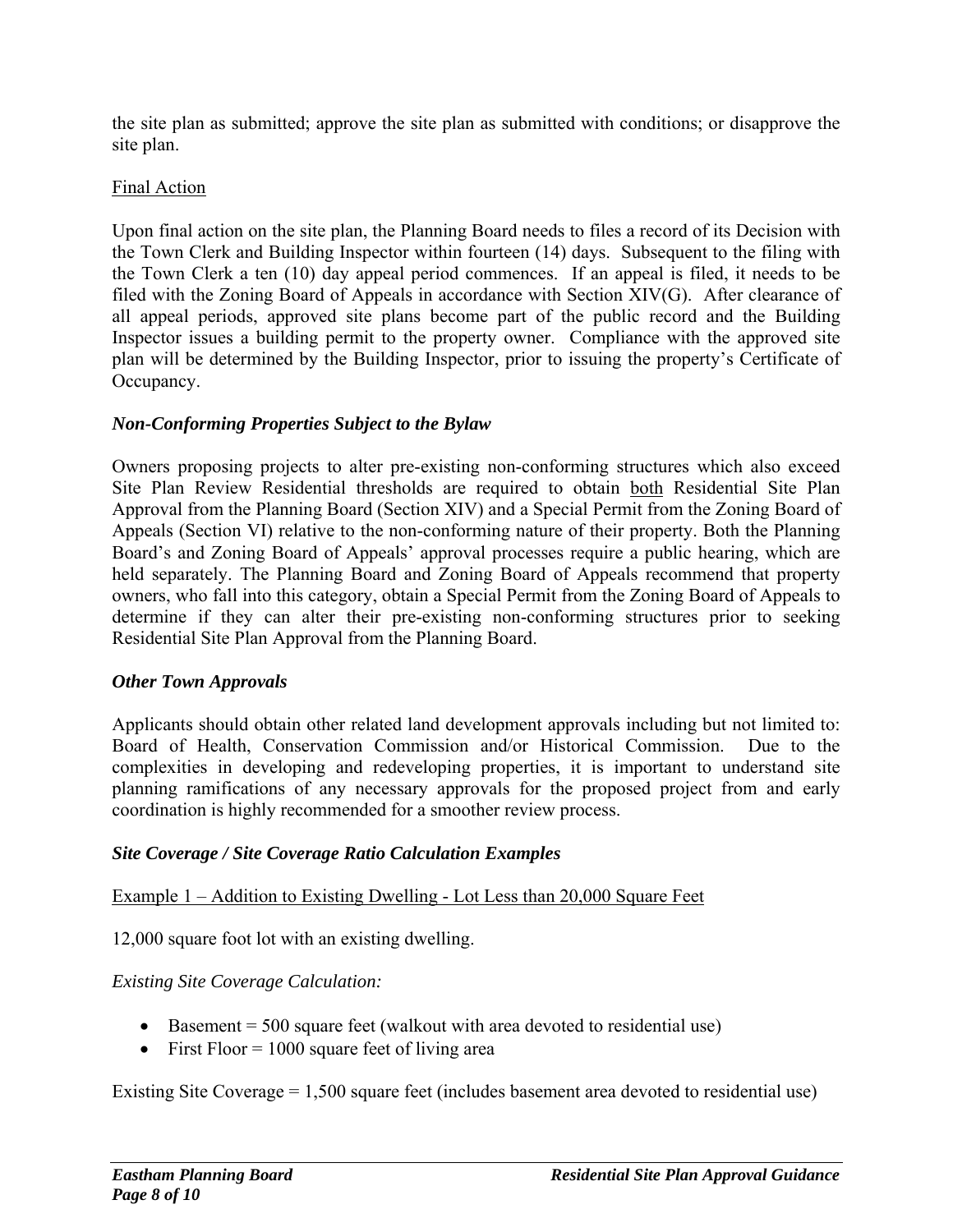### **Existing Site Coverage Ratio =**  $0.125 (1,500 \div 12,000)$

#### Proposed New Site Coverage

In this example, since the lot area is less than 20,000 square feet with an existing dwelling, two review thresholds for Residential Site Plan Approval exists (Section IX(D)(1)). Projects exceeding 2.5% of the lot area (300 square feet) and/or resulting in a Site Coverage Ratio exceeding 15%. In this example a small addition of Site Coverage less than 300 square feet could be issued a Building Permit without first obtaining Residential Site Plan Approval. Projects adding more than 300 square feet, in this situation would require obtaining Residential Site Plan Approval from the Planning Board.

#### Example 2 – Addition to Existing Dwelling - Lot Greater than 20,000 Square Feet

22,000 square-foot lot, with an existing dwelling and a detached one-story, 2-car garage:

#### *Existing Site Coverage Calculation:*

- Garage  $= 500$  square feet (floor area)
- Basement =  $1,000$  square feet (no area devoted to residential use)
- First Floor  $= 1,000$  square feet of living area
- Second Floor =  $500$  square feet of living area

#### **Existing Site Coverage = 2,000 square feet** (does not include basement area in this example)

#### Proposed New Site Coverage

In this example, since the lot area is 22,000 square feet, the review threshold for Residential Site Plan Approval is a Site Coverage exceeding 3,000 square feet because the lot is greater than 20,000 square feet (Section  $IX(D)(2)$ ). Therefore, for projects on this lot requesting a net addition of greater than 1,000 square feet of Site Coverage would require obtaining Residential Site Plan Approval. Projects adding less than 1,000 square feet, in this situation (i.e., an enclosed sunroom) would only require obtaining a Building Permit.

#### Example 3 – Demolish Existing Dwelling - Lot Less than 20,000 Square Feet

10,000 square foot lot (protected by zoning) with an existing dwelling to be demolished and replaced with a new one.

#### *Existing Site Coverage Calculation:*

Not applicable in this scenario due to demolition – considered new construction

#### Proposed New Site Coverage